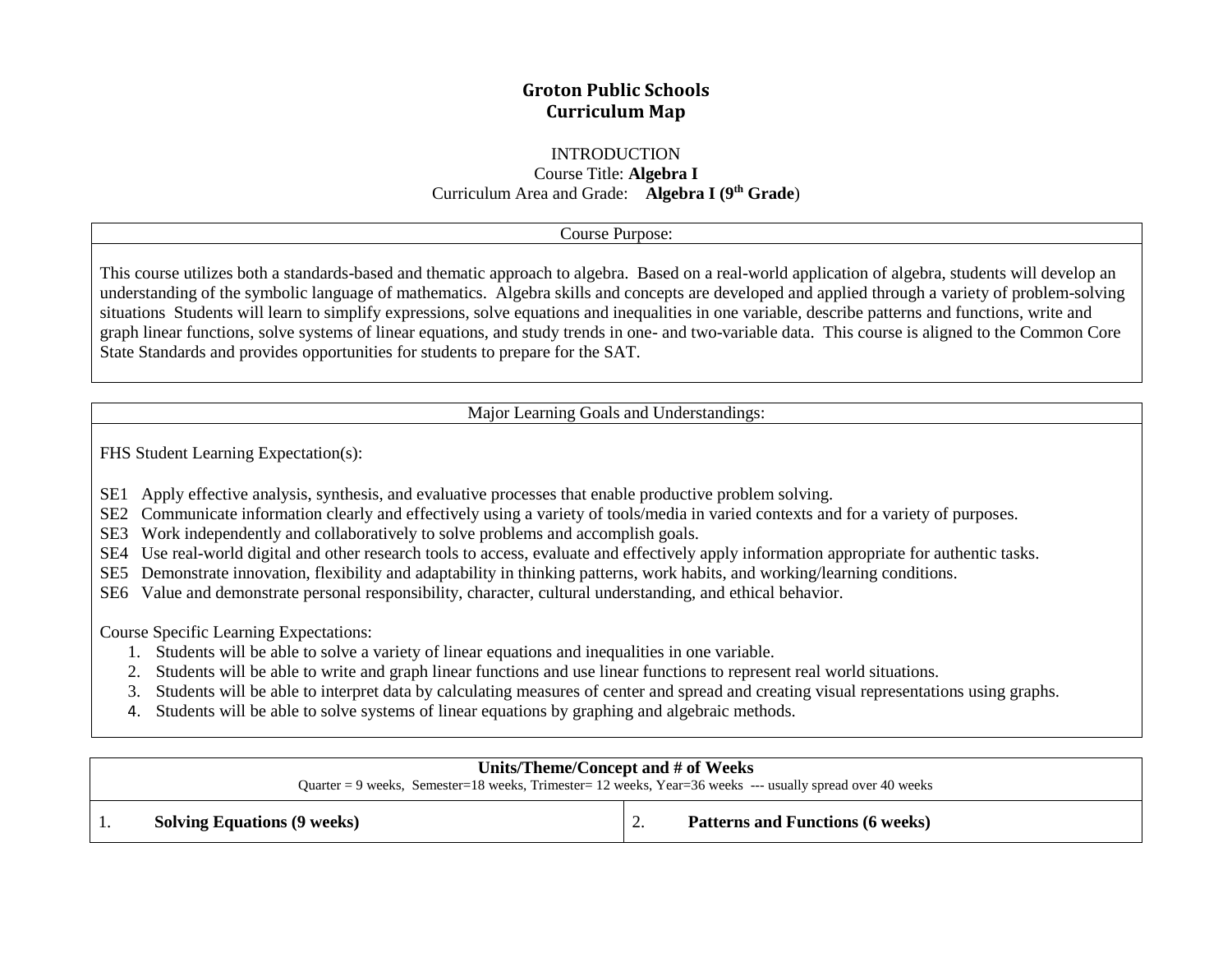| . ب          | <b>Linear Functions (9 weeks)</b>     | 4. | <b>Statistics</b> (6 weeks) |
|--------------|---------------------------------------|----|-----------------------------|
|              | <b>Systems of Equations (6 weeks)</b> |    |                             |
| $\mathbf{r}$ | $\mathbf{v}$<br>$\mathbf{A}$          |    |                             |

**Mappers/Authors: A. Harvey**

Date Approved:

| Part 1 – Unit 1: Solving Equations |          |                |                        |  |
|------------------------------------|----------|----------------|------------------------|--|
| <b>Grade:</b>                      | Subject: | <b>Course:</b> | <b>Length of Unit:</b> |  |
|                                    | Math     | Algebra I      | 9 weeks                |  |

|                                       | Common Core State Standards (Priority)                                                                                                                                                                                                                                                                                                                          |  |  |  |  |  |
|---------------------------------------|-----------------------------------------------------------------------------------------------------------------------------------------------------------------------------------------------------------------------------------------------------------------------------------------------------------------------------------------------------------------|--|--|--|--|--|
|                                       | CCSS.MATH.CONTENT.HSA.SSE.A.1 Interpret expressions that represent a quantity in terms of its context.                                                                                                                                                                                                                                                          |  |  |  |  |  |
|                                       | CCSS.MATH.CONTENT.HSA.RELB.3 Solve linear equations and inequalities in one variable, including equations with coefficients represented by letters.                                                                                                                                                                                                             |  |  |  |  |  |
| CCSS.MATH.CONTENT.8.EE.C.7.A          | Give examples of linear equations in one variable with one solution, infinitely many solutions, or no solutions. Show<br>which of these possibilities is the case by successively transforming the given equation into simpler forms, until an<br>equivalent equation of the form $x = a$ , $a = a$ , or $a = b$ results (where a and b are different numbers). |  |  |  |  |  |
| CCSS.MATH.CONTENT.8.EE.C.7.B          | Solve linear equations with rational number coefficients, including equations whose solutions require expanding<br>expressions using the distributive property and collecting like terms.                                                                                                                                                                       |  |  |  |  |  |
| CCSS.MATH.CONTENT.HSA.REI.A.1 method. | Explain each step in solving a simple equation as following from the equality of numbers asserted at the previous step,<br>starting from the assumption that the original equation has a solution. Construct a viable argument to justify a solution                                                                                                            |  |  |  |  |  |
| <b>Supporting Standards</b>           |                                                                                                                                                                                                                                                                                                                                                                 |  |  |  |  |  |
|                                       | CCSS.MATH.CONTENT.HSA.SSE.A.1.A Interpret parts of an expression, such as terms, factors, and coefficients.                                                                                                                                                                                                                                                     |  |  |  |  |  |
| CCSS.MATH.CONTENT.HSN.Q.A.2           | Define appropriate quantities for the purpose of descriptive modeling.                                                                                                                                                                                                                                                                                          |  |  |  |  |  |
| CCSS.MATH.CONTENT.HSA.CED.A.4         | Rearrange formulas to highlight a quantity of interest, using the same reasoning as in solving equations. For example,<br>rearrange Ohm's law $V = IR$ to highlight resistance R.                                                                                                                                                                               |  |  |  |  |  |
| CCSS.MATH.CONTENT.HSA.CED.A.1         | Create equations and inequalities in one variable and use them to solve problems. Include equations arising from<br>linear and quadratic functions, and simple rational and exponential functions.                                                                                                                                                              |  |  |  |  |  |

| <b>Part 2 – Standards</b>                              |                                            |
|--------------------------------------------------------|--------------------------------------------|
| <b>Key (GLE) Content Knowledge and Concepts/Skills</b> | <b>Bloom's Taxonomy Levels</b>             |
|                                                        | Creating, Evaluating, Analyzing, Applying, |
|                                                        | Understanding and Remembering              |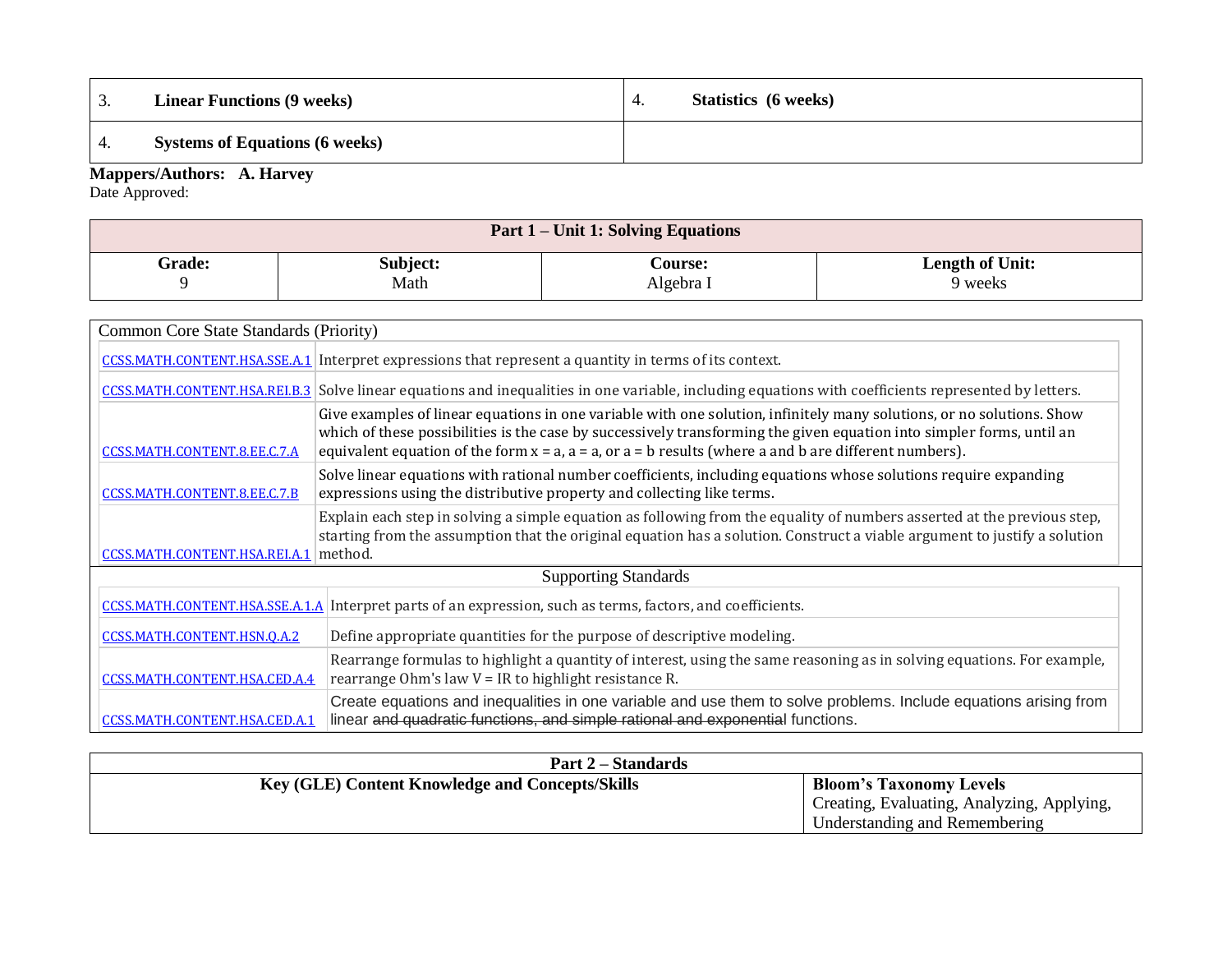|    | The students will know:                      |    | The students will be able to:                   | During this unit of study, all levels will be used |
|----|----------------------------------------------|----|-------------------------------------------------|----------------------------------------------------|
|    | Finding a solution to an equation always     |    | Solve one-step, two-step, and multi-step        | for multiple learning experiences.                 |
|    | involves the process of undoing              |    | equations in one variable.                      |                                                    |
|    | operations.                                  |    | Solve and graph the solution to inequalities in |                                                    |
| 2. | Equations may have one solution, no          |    | one variable.                                   |                                                    |
|    | solution, or infinite solutions.             | 3. | Model real-world situations using equations and |                                                    |
| 3. | Inequalities have a solution set that can be |    | inequalities.                                   |                                                    |
|    | represented with a graph.                    |    |                                                 |                                                    |
| 4. | Equations and inequalities can be used to    |    |                                                 |                                                    |
|    | model real-world situations.                 |    |                                                 |                                                    |
|    | Strategies for solving multi-step            |    |                                                 |                                                    |
|    | equations.                                   |    |                                                 |                                                    |
|    |                                              |    |                                                 |                                                    |
|    |                                              |    |                                                 |                                                    |

#### **Big Ideas**

- 1. The solution to an equation is the value that satisfies the equation (makes it true).
- 2. An equation in one variable can have one solution, no solution, or infinite solutions.
- 3. Inverse operations are used to solve for a variable.
- 4. The solution to an inequality is the set of values that make the inequality true.

### **Essential Questions**

- 1. What are the characteristics of an equation?
- 2. What does equality mean?
- 3. How do we determine if a relationship is equivalent?
- 4. To what extent can equations be used to model all relationships?
- 5. How can we use linear equations and linear inequalities to solve real world problems?

# **Part 3 – Common Unit Assessments**

- 1. Portable Music Performance Assessment
- 2. Cab Fares Performance Assessment
- 3. Unit Test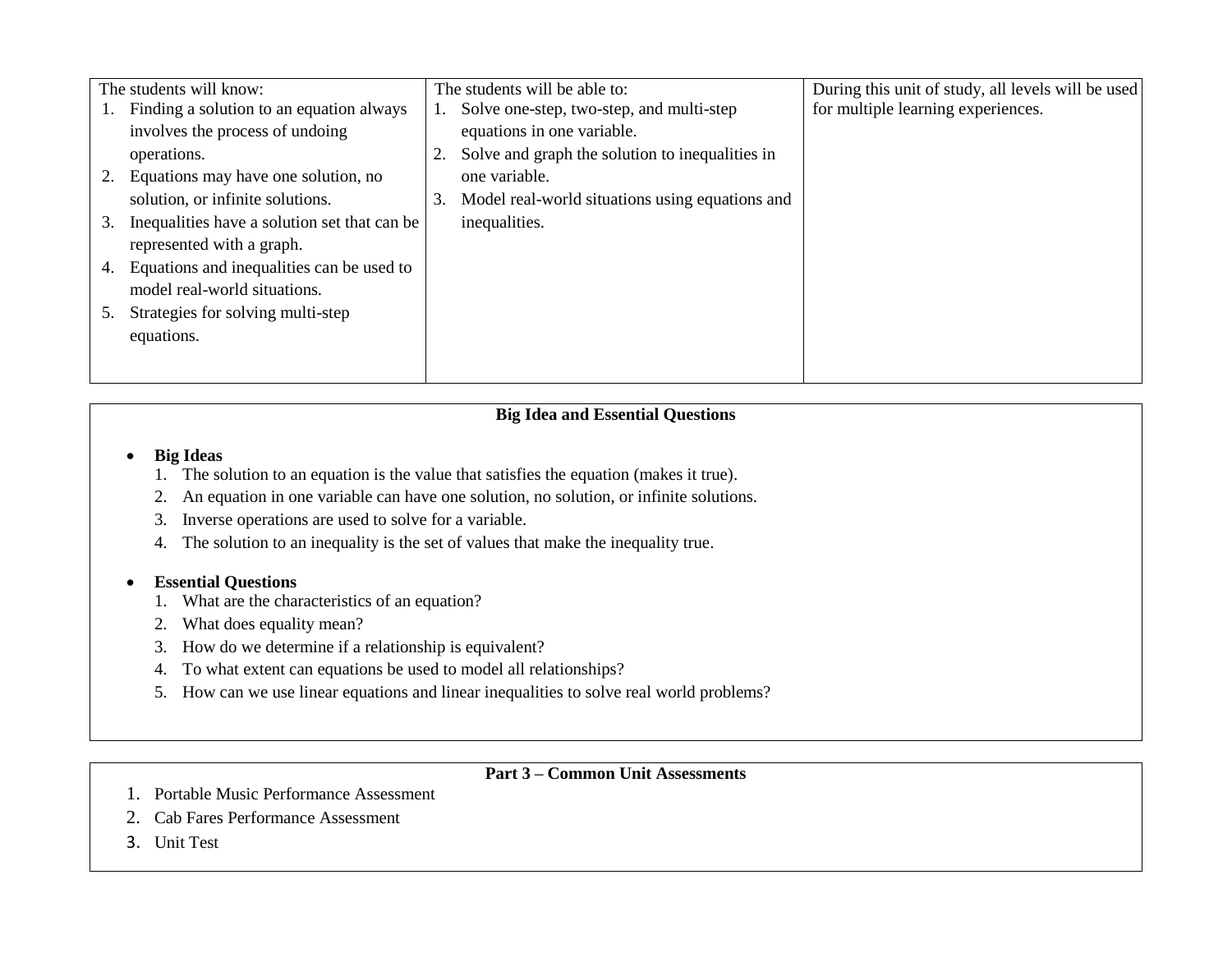## **Part 4 – Common/Assured Learning Experiences**

- Students will practice solving a variety of one-variable equations, including equations that contain the distributive property, variables on both sides, and equations with fractions.
- Students will practice modeling a variety of real-world situations by solving word problems.

- Students should practice researching and organizing information for the Portable Music Device Performance Task.
- Students should practice making decisions and assumptions while solving word problems for the Cab Fares Performance Task.

| <b>Part 1 – Unit 2: Patterns and Functions</b> |          |                |                 |  |  |
|------------------------------------------------|----------|----------------|-----------------|--|--|
| <b>Grade:</b>                                  | Subject: | <b>Course:</b> | Length of Unit: |  |  |
| u                                              | Math     | Algebra I      | 6 Weeks         |  |  |

| <b>Common Core State Standards</b> |                                                                                                                                                                                                                                                                                                                                                              |  |  |  |
|------------------------------------|--------------------------------------------------------------------------------------------------------------------------------------------------------------------------------------------------------------------------------------------------------------------------------------------------------------------------------------------------------------|--|--|--|
| CCSS.MATH.CONTENT.HSF.IF.A.1       | Understand that a function from one set (called the domain) to another set (called the range) assigns to each element of the<br>domain exactly one element of the range. If f is a function and x is an element of its domain, then $f(x)$ denotes the output of f<br>corresponding to the input x. The graph of f is the graph of the equation $y = f(x)$ . |  |  |  |
| CCSS.MATH.CONTENT.HSF.IF.A.2       | Use function notation, evaluate functions for inputs in their domains, and interpret statements that use function notation in<br>terms of a context.                                                                                                                                                                                                         |  |  |  |
|                                    | Write arithmetic and geometric sequences both recursively and with an explicit formula, use them to model situations, and<br>CCSS.MATH.CONTENT.HSF.BF.A.2 translate between the two forms.*                                                                                                                                                                  |  |  |  |
| CCSS.MATH.CONTENT.HSF.LE.A.1       | Distinguish between situations that can be modeled with linear functions and with exponential functions.                                                                                                                                                                                                                                                     |  |  |  |
|                                    | Construct linear and exponential functions, including arithmetic and geometric sequences, given a graph, a description of a<br>CCSS.MATH.CONTENT.HSF.LE.A.2 relationship, or two input-output pairs (include reading these from a table).                                                                                                                    |  |  |  |
|                                    | CCSS.MATH.CONTENT.HSF.BF.A.1 Write a function that describes a relationship between two quantities.*                                                                                                                                                                                                                                                         |  |  |  |
| <b>Supporting Standards</b>        |                                                                                                                                                                                                                                                                                                                                                              |  |  |  |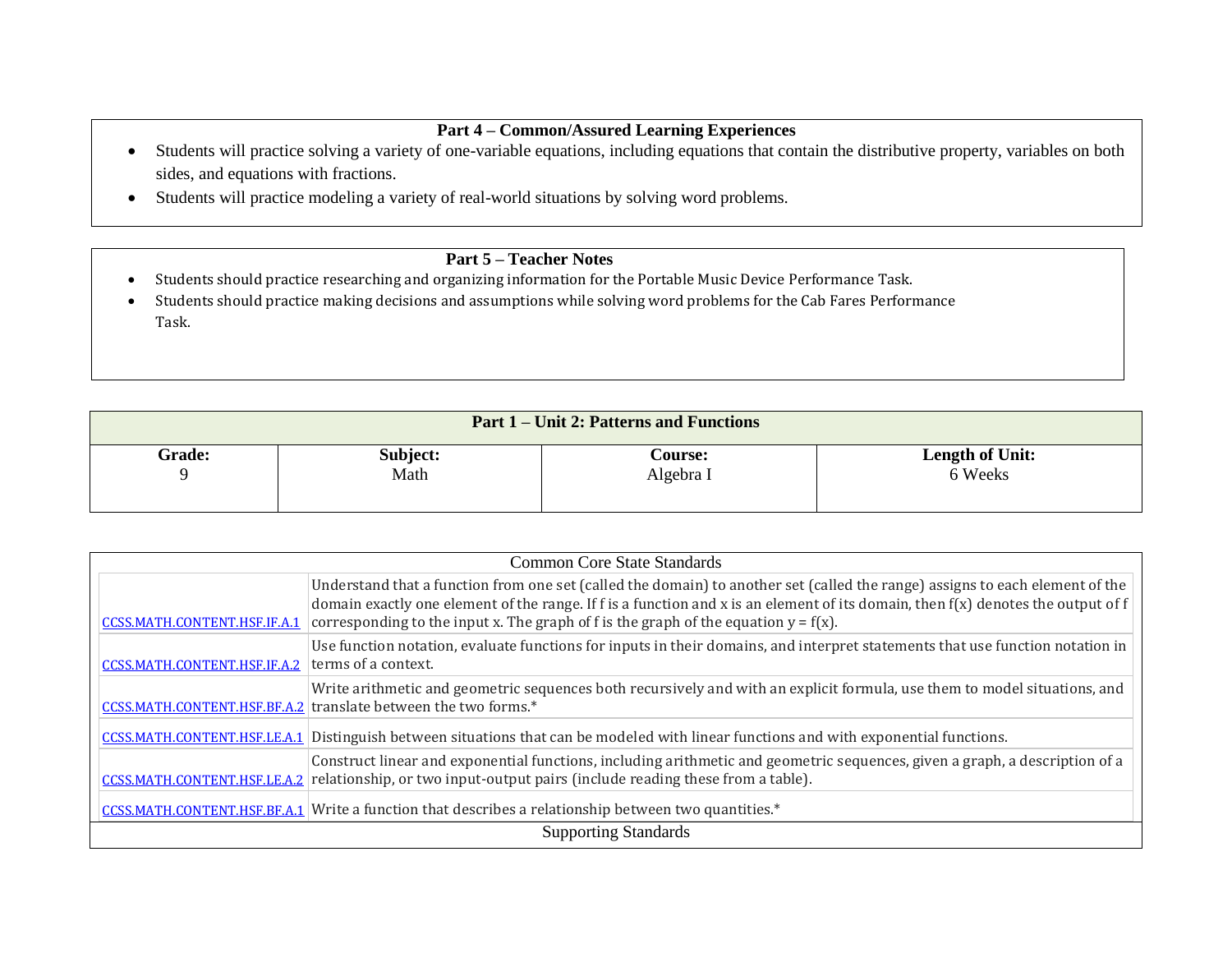| CCSS.MATH.CONTENT.HSF.BF.A.1.A | Determine an explicit expression, a recursive process, or steps for calculation from a context.                                                           |
|--------------------------------|-----------------------------------------------------------------------------------------------------------------------------------------------------------|
| CCSS.MATH.CONTENT.HSF.LE.A.1.A | Prove that linear functions grow by equal differences over equal intervals, and that exponential functions grow by<br>equal factors over equal intervals. |
| CCSS.MATH.CONTENT.HSF.LE.A.1.B | Recognize situations in which one quantity changes at a constant rate per unit interval relative to another.                                              |
| CCSS.MATH.CONTENT.HSF.LE.A.1.C | Recognize situations in which a quantity grows or decays by a constant percent rate per unit interval relative to<br>another.                             |
| CCSS.MATH.CONTENT.HSF.LE.B.5   | Interpret the parameters in a linear or exponential function in terms of a context.                                                                       |

| <b>Part 2 – Standards</b>                       |                                                         |                                               |  |  |  |
|-------------------------------------------------|---------------------------------------------------------|-----------------------------------------------|--|--|--|
| Key (GLE) Content Knowledge and Concepts/Skills | <b>Bloom's Taxonomy Levels</b>                          |                                               |  |  |  |
|                                                 |                                                         | Creating, Evaluating, Analyzing, Applying,    |  |  |  |
|                                                 |                                                         | <b>Understanding and Remembering</b>          |  |  |  |
| The students will know:                         | The students will be able to:                           | During this unit of study, all levels will be |  |  |  |
| A function is a relation in which               | 1. Represent relations and functions using ordered      | used for multiple learning experiences.       |  |  |  |
| each input has exactly one output.              | pairs, tables, mapping diagrams, and graphs.            |                                               |  |  |  |
| Arithmetic sequences represent                  | 2. Identify the domain and range of a given             |                                               |  |  |  |
| patterns of repeated addition, while            | relation or function.                                   |                                               |  |  |  |
| geometric sequences represent                   | Determine whether a relation is a function.<br>3.       |                                               |  |  |  |
| patterns of repeated multiplication.            | Write recursive and explicit rules for arithmetic<br>4. |                                               |  |  |  |
| Real-world patterns can be<br>3.                | and geometric sequences.                                |                                               |  |  |  |
| represented using recursive or                  | Model real-world data using arithmetic and<br>5.        |                                               |  |  |  |
| explicit rules.                                 | geometric sequences.                                    |                                               |  |  |  |
|                                                 |                                                         |                                               |  |  |  |
|                                                 |                                                         |                                               |  |  |  |
|                                                 |                                                         |                                               |  |  |  |
|                                                 |                                                         |                                               |  |  |  |

### **Big Ideas**

- 1. A function is a type of relation in which each input has exactly one output.
- 2. Arithmetic sequences are patterns formed by repeated addition or subtraction.
- 3. Geometric sequences are patterns formed by repeated multiplication or division.
- 4. Real-world situations can be modeled by arithmetic and geometric sequences and their models can be used to make predictions.

#### **Essential Questions**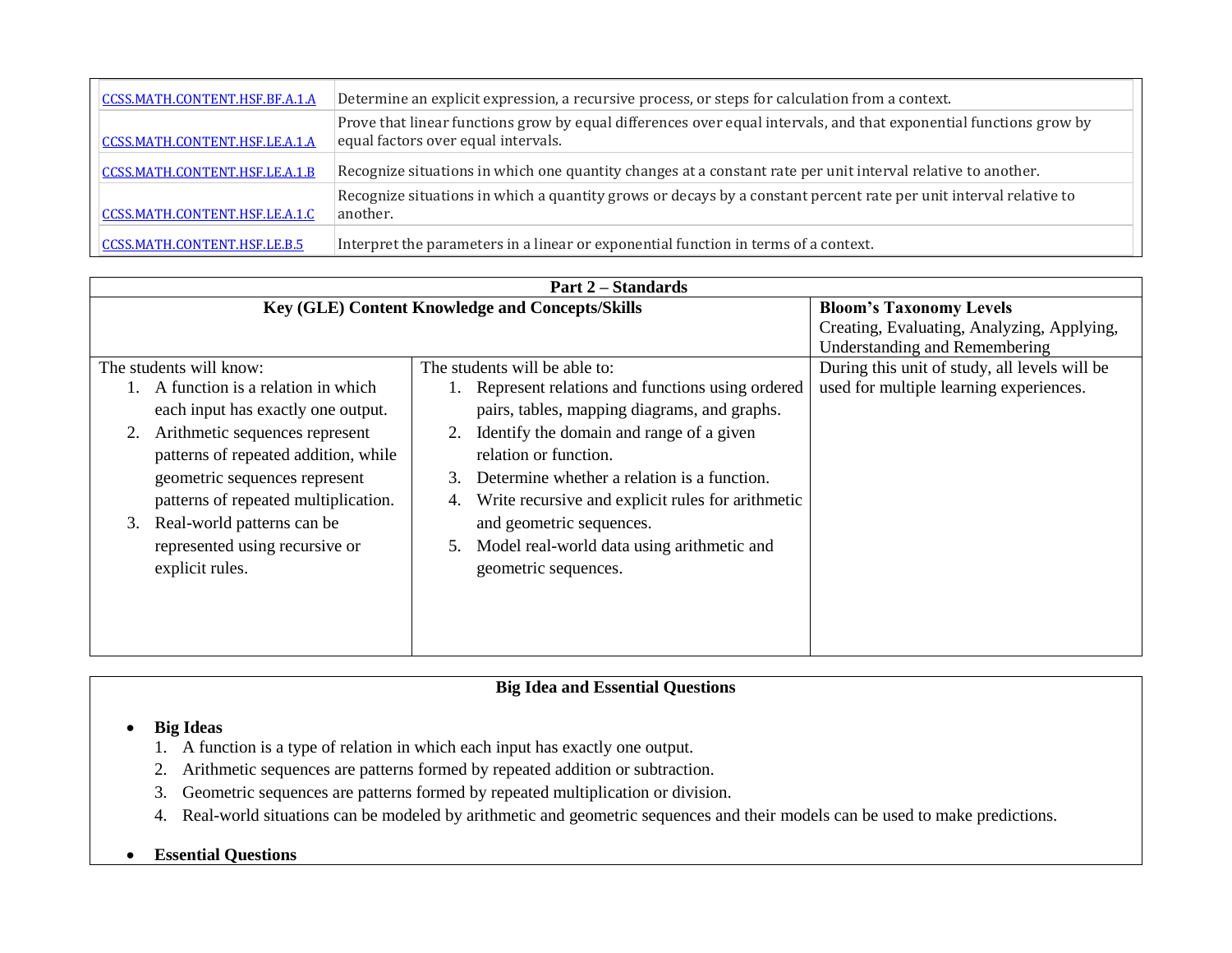- 1. What does it mean to be a function?
- 2. What is a pattern?
- 3. When does something represent an identifiable pattern?
- 4. What are some similarities and differences between arithmetic and geometric sequences?
- 5. Do scale, duration, frequency, and variability enable us to identify and understand a pattern?

# **Part 3 – Common Unit Assessments**

1. Functions and Patterns Independent Project

# **Part 4 – Common/Assured Learning Experiences**

- 1. Students will create their own examples and non-examples of functions and explain how they know if a relation is a function.
- 2. Students will define patterns in everyday life as arithmetic or geometric sequences and model them using algebra.

- Students should practice collecting data and organizing it using tables prior to their Independent Project.
- Students should practice presenting their findings (such as group posters) prior to their Independent Project.

| <b>Part 1 – Unit 3: Linear Functions</b> |          |                |                        |  |  |  |
|------------------------------------------|----------|----------------|------------------------|--|--|--|
| Grade:                                   | Subject: | <b>Course:</b> | <b>Length of Unit:</b> |  |  |  |
|                                          | Math     | Algebra I      | 9 Weeks                |  |  |  |

| <b>Common Core State Standards</b> |                                                                                                                                                                                      |  |  |  |  |
|------------------------------------|--------------------------------------------------------------------------------------------------------------------------------------------------------------------------------------|--|--|--|--|
|                                    | Create equations in two or more variables to represent relationships between quantities; graph equations on<br>CCSS.MATH.CONTENT.HSA.CED.A.2 coordinate axes with labels and scales. |  |  |  |  |
| CCSS.MATH.CONTENT.HSF.IF.B.6       | Calculate and interpret the average rate of change of a function (presented symbolically or as a table) over a specified<br>interval. Estimate the rate of change from a graph.*     |  |  |  |  |
|                                    | $CCSS MATH.$ CONTENT.HSF.IF.C.7.A Graph linear and quadratic-functions and show intercepts, $maxima$ , and minima-                                                                   |  |  |  |  |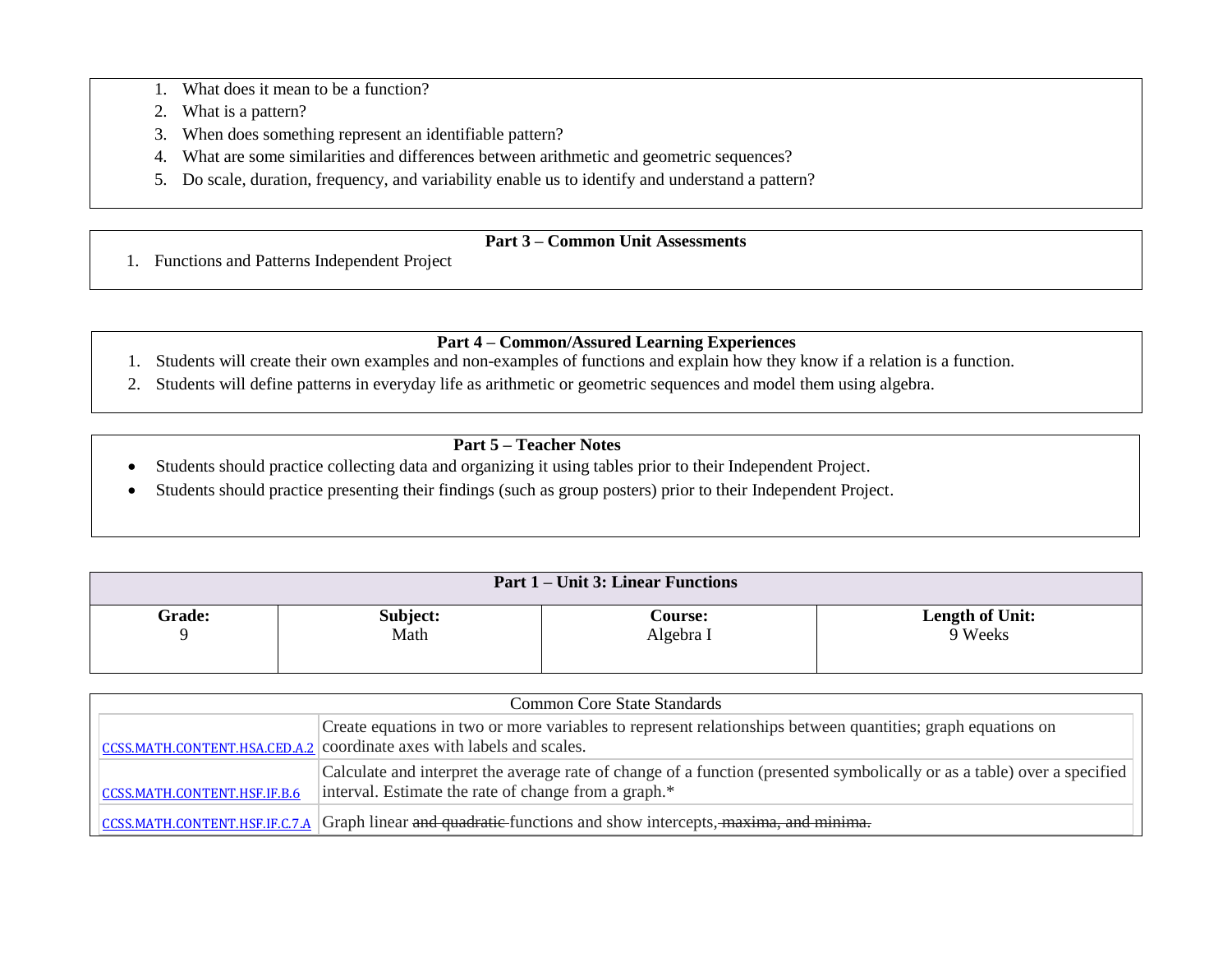| CCSS.MATH.CONTENT.8.F.A.2      | Compare properties of two functions each represented in a different way (algebraically, graphically, numerically in<br>tables, or by verbal descriptions). For example, given a linear function represented by a table of values and a linear<br>function represented by an algebraic expression, determine which function has the greater rate of change.                                                                           |  |  |
|--------------------------------|--------------------------------------------------------------------------------------------------------------------------------------------------------------------------------------------------------------------------------------------------------------------------------------------------------------------------------------------------------------------------------------------------------------------------------------|--|--|
| CCSS.MATH.CONTENT.8.F.A.3      | Interpret the equation $y = mx + b$ as defining a linear function, whose graph is a straight line; give examples of<br>functions that are not linear. For example, the function $A = s2$ giving the area of a square as a function of its side<br>length is not linear because its graph contains the points $(1,1)$ , $(2,4)$ and $(3,9)$ , which are not on a straight line.                                                       |  |  |
| CCSS.MATH.CONTENT.8.F.B.4      | Construct a function to model a linear relationship between two quantities. Determine the rate of change and initial<br>value of the function from a description of a relationship or from two $(x, y)$ values, including reading these from a<br>table or from a graph. Interpret the rate of change and initial value of a linear function in terms of the situation it<br>models, and in terms of its graph or a table of values. |  |  |
| CCSS.MATH.CONTENT.8.SP.A.3     | Use the equation of a linear model to solve problems in the context of bivariate measurement data, interpreting the<br>slope and intercept. For example, in a linear model for a biology experiment, interpret a slope of 1.5 cm/hr as<br>meaning that an additional hour of sunlight each day is associated with an additional 1.5 cm in mature plant height.                                                                       |  |  |
| <b>Supporting Standards</b>    |                                                                                                                                                                                                                                                                                                                                                                                                                                      |  |  |
| CCSS.MATH.CONTENT.HSA.REI.D.10 | Understand that the graph of an equation in two variables is the set of all its solutions plotted in the coordinate plane,<br>often forming a curve (which could be a line).                                                                                                                                                                                                                                                         |  |  |

| <b>Part 2 – Standards</b>                       |                                                       |                                               |  |
|-------------------------------------------------|-------------------------------------------------------|-----------------------------------------------|--|
| Key (GLE) Content Knowledge and Concepts/Skills | <b>Bloom's Taxonomy Levels</b>                        |                                               |  |
|                                                 |                                                       | Creating, Evaluating, Analyzing, Applying,    |  |
|                                                 |                                                       | <b>Understanding and Remembering</b>          |  |
| The students will know:                         | The students will be able to:                         | During this unit of study, all levels will be |  |
| A linear function is a function in              | Graph linear functions written in slope-              | used for multiple learning experiences.       |  |
| which there is a constant rate of               | intercept form, standard form, and point-slope        |                                               |  |
| change.                                         | form.                                                 |                                               |  |
| Linear functions can be written in              | Write linear functions in slope-intercept form,<br>2. |                                               |  |
| slope-intercept form, standard form,            | standard form, or point-slope form given a            |                                               |  |
| or point-slope form based on the                | graph.                                                |                                               |  |
| information provided.                           | Write the equation of a linear function given<br>3.   |                                               |  |
| The graph of a linear function forms<br>3.      | two points.                                           |                                               |  |
| a straight line.                                | Write equations for parallel and perpendicular<br>4.  |                                               |  |
| Parallel lines have the same slope,<br>4.       | lines.                                                |                                               |  |
| while perpendicular lines have                  | Model real-world situations using linear<br>5.        |                                               |  |
| opposite reciprocal slopes.                     | functions in slope-intercept form, standard           |                                               |  |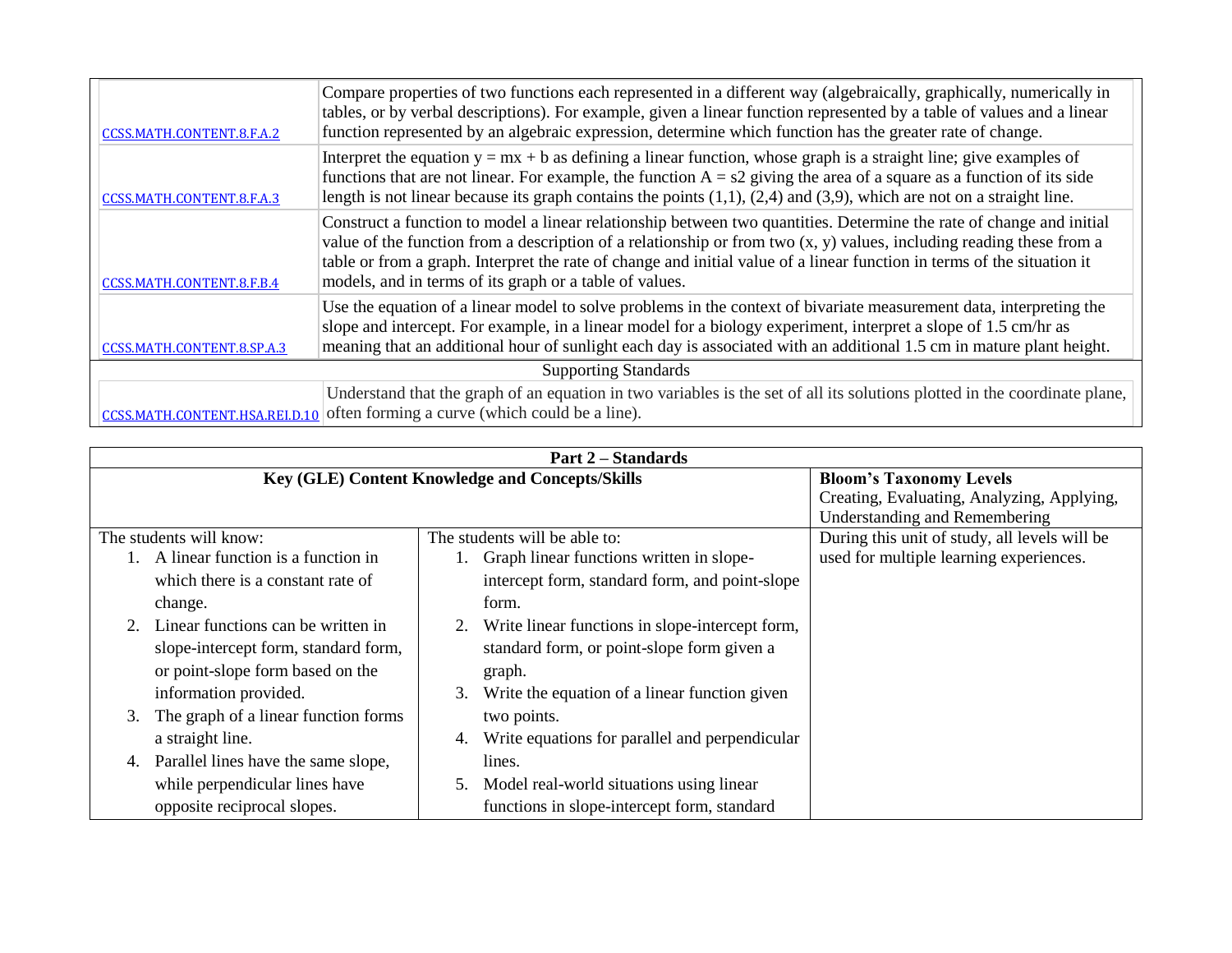| Linear functions can be used to<br>model real-world situations. | form, or point-slope form based on the data<br>given. |  |
|-----------------------------------------------------------------|-------------------------------------------------------|--|
|                                                                 |                                                       |  |

#### **Big Ideas**

- 1. A linear function is a function that has a constant rate of change; a linear function forms a straight line.
- 2. Linear functions can be written in in multiple forms.
- 3. Linear functions can be used to model real-world situations that have a constant rate of change.

### **Essential Questions**

- 1. What does it mean to have a constant rate of change?
- 2. What is a linear relationship?
- 3. How can you represent a linear relationship?
- 4. What is the significance of a linear function's slope and y-intercept?
- 5. Are real life problems more easily solved when a model is available?

### **Part 3 – Common Unit Assessments**

- 1. Green Bags Performance Task
- 2. Bottled Water Performance Task
- 3. Unit 3 Test

## **Part 4 – Common/Assured Learning Experiences**

- 1. Students will practice graphing linear functions in all forms.
- 2. Students will practice transforming linear functions between forms.
- 3. Students will practice using different forms to model real-world situations by solving word problems.
- 4. Students will make predictions using linear models.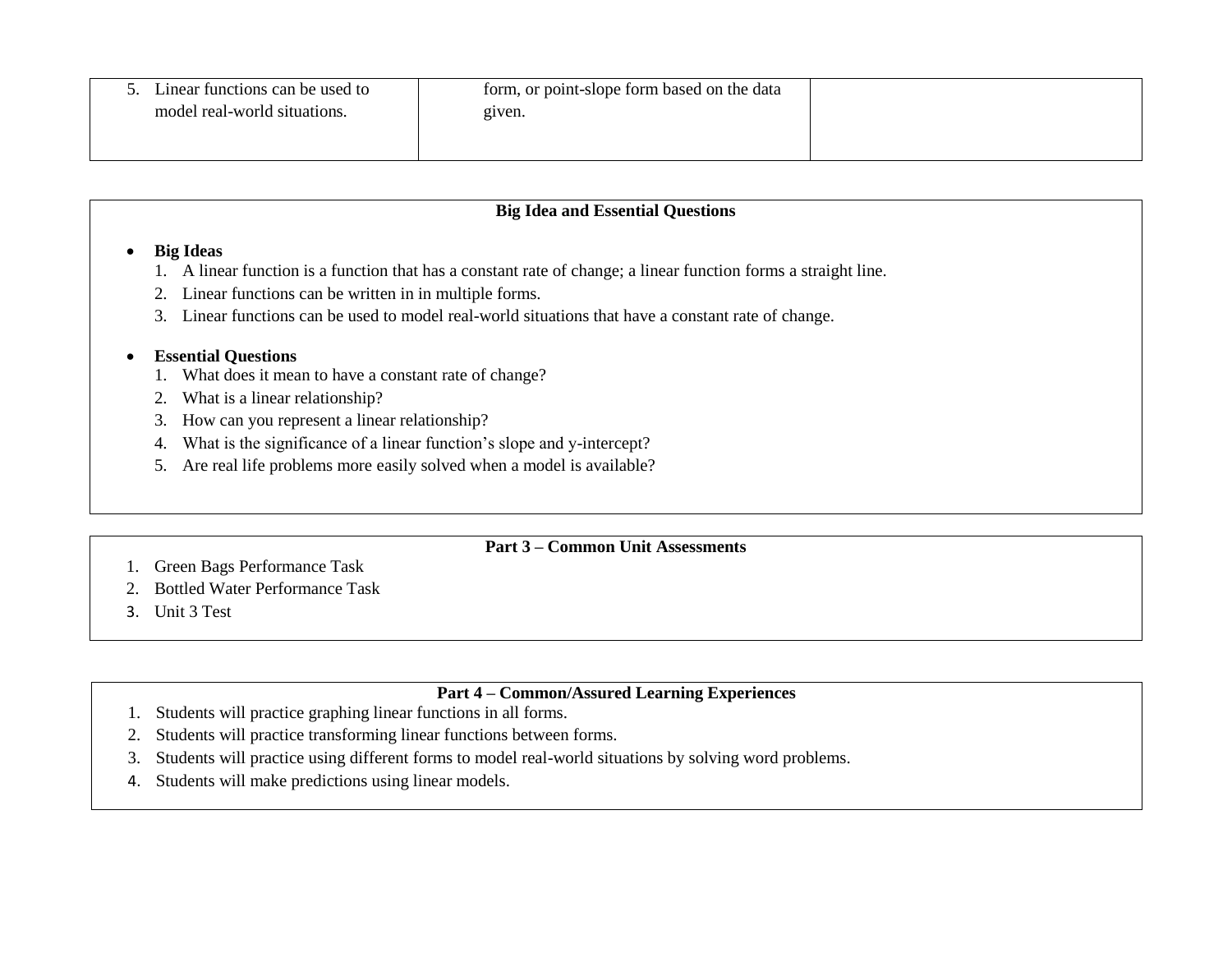- Students should practice identifying relevant information from a word problem for the Green Bags Performance Task.
- Students should practice writing the equation of a line through two points for the Bottled Water Performance Task.

| Part 1 – Unit 4: Statistics |                  |                             |                                   |  |
|-----------------------------|------------------|-----------------------------|-----------------------------------|--|
| <b>Grade:</b>               | Subject:<br>Math | <b>Course:</b><br>Algebra I | <b>Length of Unit:</b><br>6 Weeks |  |

| <b>Common Core State Standards</b> |                                                                                                                                                                                                                                                                                             |  |  |
|------------------------------------|---------------------------------------------------------------------------------------------------------------------------------------------------------------------------------------------------------------------------------------------------------------------------------------------|--|--|
| CCSS.MATH.CONTENT.HSS.ID.A.1       | Represent data with plots on the real number line (dot plots, histograms, and box plots).                                                                                                                                                                                                   |  |  |
| CCSS.MATH.CONTENT.HSS.ID.B.6       | Represent data on two quantitative variables on a scatter plot, and describe how the variables are related.                                                                                                                                                                                 |  |  |
|                                    | Fit a function to the data; use functions fitted to data to solve problems in the context of the data. Use given functions or<br>CCSS.MATH.CONTENT.HSS.ID.B.6.A choose a function suggested by the context. Emphasize linear, quadratic, and exponential models.                            |  |  |
| CCSS.MATH.CONTENT.HSS.ID.B.6.C     | Fit a linear function for a scatter plot that suggests a linear association.                                                                                                                                                                                                                |  |  |
| CCSS.MATH.CONTENT.HSS.ID.C.7       | Interpret the slope (rate of change) and the intercept (constant term) of a linear model in the context of the data.                                                                                                                                                                        |  |  |
| CCSS.MATH.CONTENT.HSS.ID.C.8       | Compute (using technology) and interpret the correlation coefficient of a linear fit.                                                                                                                                                                                                       |  |  |
| CCSS.MATH.CONTENT.HSS.ID.C.9       | Distinguish between correlation and causation.                                                                                                                                                                                                                                              |  |  |
| <b>Supporting Standards</b>        |                                                                                                                                                                                                                                                                                             |  |  |
| CCSS.MATH.CONTENT.8.SP.A.1         | Construct and interpret scatter plots for bivariate measurement data to investigate patterns of association between two<br>quantities. Describe patterns such as clustering, outliers, positive or negative association, linear association, and<br>nonlinear association.                  |  |  |
| CCSS.MATH.CONTENT.8.SP.A.2         | Know that straight lines are widely used to model relationships between two quantitative variables. For scatter plots that<br>suggest a linear association, informally fit a straight line, and informally assess the model fit by judging the closeness of<br>the data points to the line. |  |  |

|                                                        | <b>Part 2 – Standards</b>     |                                               |
|--------------------------------------------------------|-------------------------------|-----------------------------------------------|
| <b>Key (GLE) Content Knowledge and Concepts/Skills</b> |                               | <b>Bloom's Taxonomy Levels</b>                |
|                                                        |                               | Creating, Evaluating, Analyzing, Applying,    |
|                                                        |                               | Understanding and Remembering                 |
| The students will know:                                | The students will be able to: | During this unit of study, all levels will be |
|                                                        |                               | used for multiple learning experiences.       |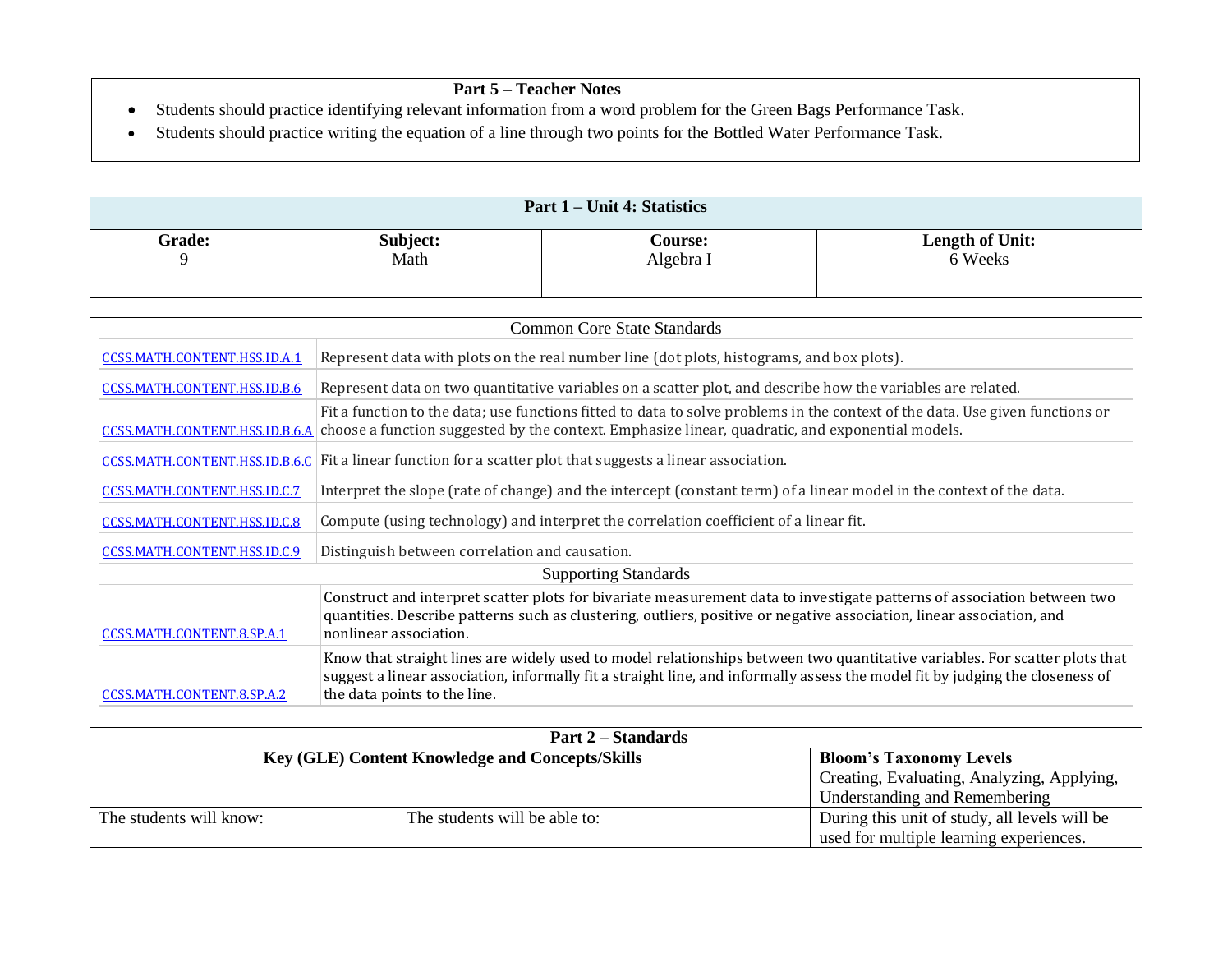| One-variable data can be modeled       |    | 1. Construct dot plots, histograms, and box-and-    |  |
|----------------------------------------|----|-----------------------------------------------------|--|
| using dot plots, histograms, and       |    | whisker plots to represent a one-variable data set. |  |
| box-and-whisker plots.                 |    | Calculate measures of center and determine          |  |
| 2. Scatter plots are a visual way to   |    | which measure of central tendency (mean,            |  |
| show the relationship between two      |    | median, or mode) is most appropriate for a data     |  |
| quantitative variables.                |    | set.                                                |  |
| 3. Outliers can make it more difficult | 3. | Identify outliers in one-variable data sets using   |  |
| to make predictions based on a         |    | the 1.5xIQR rule.                                   |  |
| data set.                              | 4. | Compare and contrast two data sets based on their   |  |
| The difference between                 |    | measures of center and spread.                      |  |
| correlation and causation.             | 5. | Construct scatter plots and lines of best fit by    |  |
|                                        |    | hand and using technology.                          |  |
|                                        | 6. | Determine the strength and direction of             |  |
|                                        |    | correlation between two variables.                  |  |
|                                        |    |                                                     |  |

#### **Big Ideas**

- 1. There are multiple ways to represent a data set by showing its frequency (dot plots and histograms) and its spread (box-and-whisker plots).
- 2. Although scatter plots and trend lines may reveal a pattern, the relationship of the variables may indicate a correlation, but not a causation.

#### **Essential Questions**

- 1. How do we make informed decisions based on current numerical information?
- 2. What does it mean for two variables to have a relationship?
- 3. How can we defined and describe a relationship between two variables?
- 4. What are the advantages and disadvantages of analyzing data by hand versus by using technology?
- 5. Should relationships between two variables always be represented with a function?
- 6. What is the potential impact of making a decision from data that contains one or more outliers?

# **Part 3 – Common Unit Assessments**

- 1. Scatter Plot Lab
- 2. Independent Research Project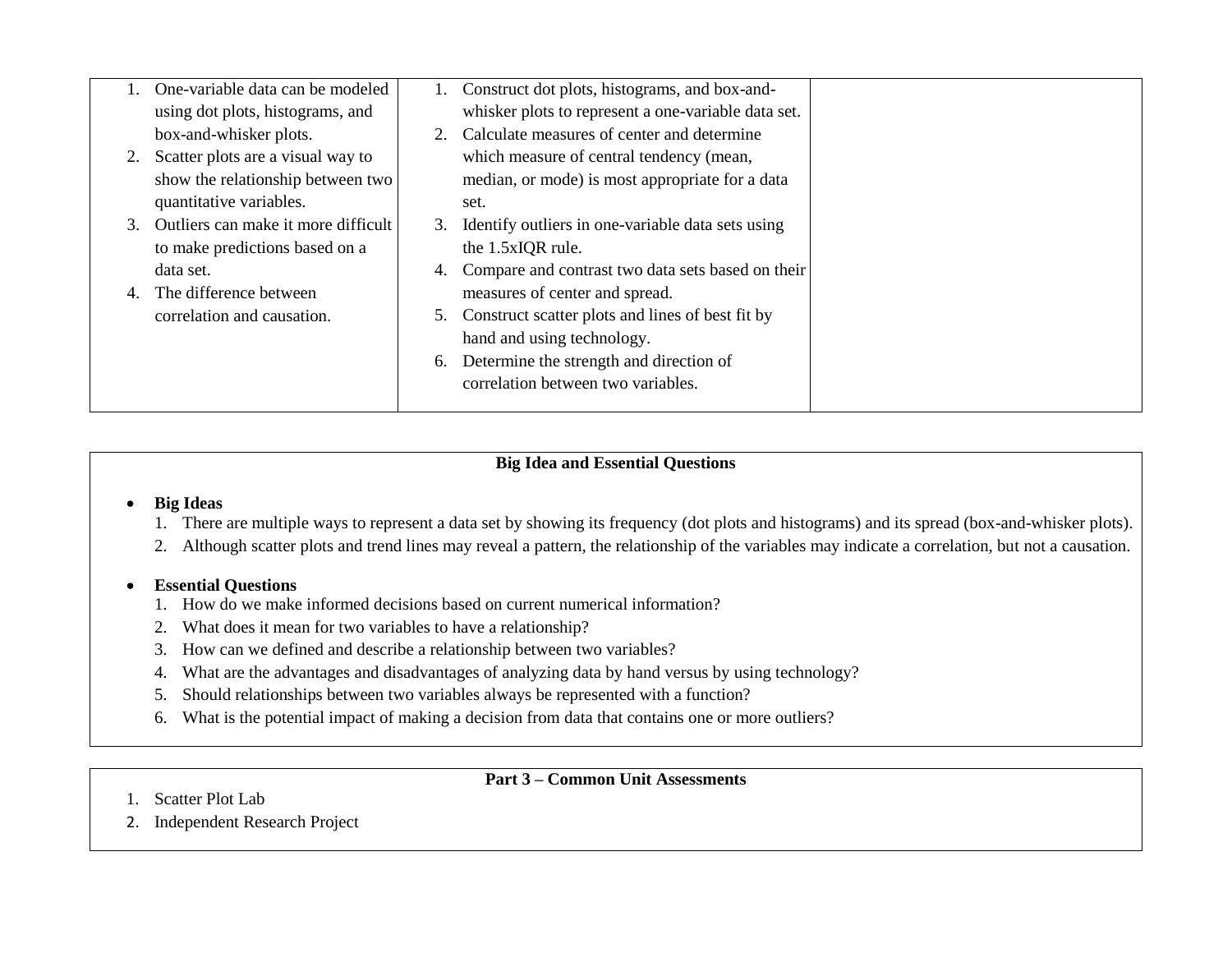## **Part 4 – Common/Assured Learning Experiences**

- 1. Students will create graphs by hand and using technology to represent the data.
- 2. Students will compare and contrast data sets.

- Students should practice constructing data tables and scatter plots for the Scatter Plot Lab.
- Students should practice collecting data from a variety of sources for the Independent Research Project.
- Students should understand the difference between qualitative and quantitative data for the Independent Research Project.

| <b>Part 1 – Unit 5: Systems of Equations</b> |          |                |                        |
|----------------------------------------------|----------|----------------|------------------------|
| <b>Grade:</b>                                | Subject: | <b>Course:</b> | <b>Length of Unit:</b> |
|                                              | Math     | Algebra I      | 6 Weeks                |

| <b>Common Core State Standards</b>            |                                                                                                                                                                                                                                                                                                              |  |
|-----------------------------------------------|--------------------------------------------------------------------------------------------------------------------------------------------------------------------------------------------------------------------------------------------------------------------------------------------------------------|--|
| CCSS.MATH.CONTENT.HSA.REI.C.6                 | Solve systems of linear equations exactly and approximately (e.g., with graphs), focusing on pairs of linear equations in<br>two variables.                                                                                                                                                                  |  |
| CCSS.MATH.CONTENT.8.EE.C.8.A                  | Understand that solutions to a system of two linear equations in two variables correspond to points of intersection of<br>their graphs, because points of intersection satisfy both equations simultaneously.                                                                                                |  |
| CCSS.MATH.CONTENT.HSA.CED.A.3                 | Represent constraints by equations or inequalities, and by systems of equations and/or inequalities, and interpret<br>solutions as viable or nonviable options in a modeling context. For example, represent inequalities describing nutritional<br>and cost constraints on combinations of different foods. |  |
| CCSS.MATH.CONTENT.8.EE.C.8                    | Analyze and solve pairs of simultaneous linear equations.                                                                                                                                                                                                                                                    |  |
|                                               | <b>Supporting Standards</b>                                                                                                                                                                                                                                                                                  |  |
| CCSS.MATH.CONTENT.8.EE.C.8.B be 5 and 6.      | Solve systems of two linear equations in two variables algebraically, and estimate solutions by graphing the equations. Solve<br>simple cases by inspection. For example, $3x + 2y = 5$ and $3x + 2y = 6$ have no solution because $3x + 2y$ cannot simultaneously                                           |  |
| CCSS.MATH.CONTENT.8.EE.C.8.C the second pair. | Solve real-world and mathematical problems leading to two linear equations in two variables. For example, given<br>coordinates for two pairs of points, determine whether the line through the first pair of points intersects the line through                                                              |  |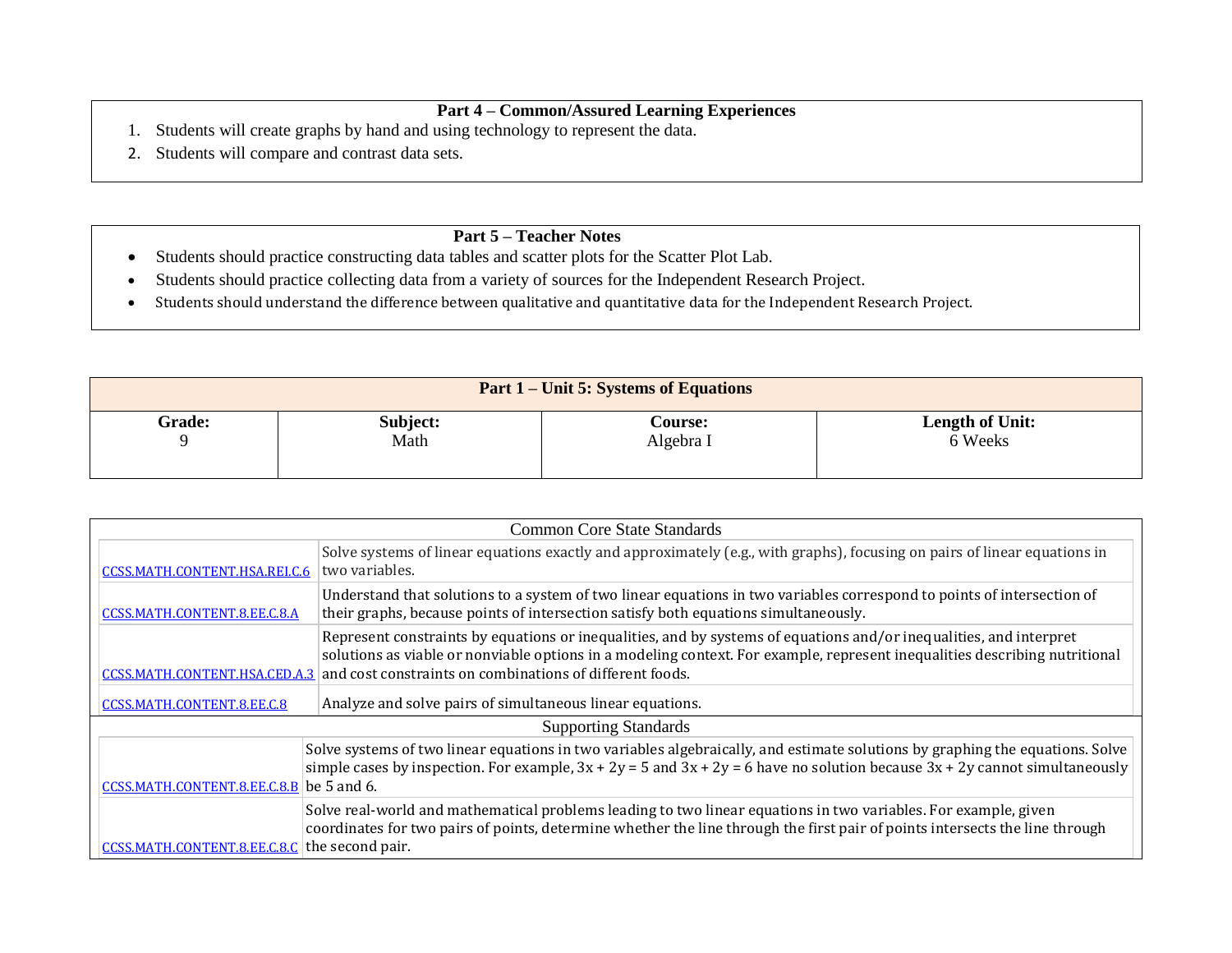| <b>Part 2 – Standards</b>                                                                                                                                                                                                                                                                                                                                                                   |                                                                                                                                                                                                                                                                                                                                                                                                                  |                                                                                          |  |  |
|---------------------------------------------------------------------------------------------------------------------------------------------------------------------------------------------------------------------------------------------------------------------------------------------------------------------------------------------------------------------------------------------|------------------------------------------------------------------------------------------------------------------------------------------------------------------------------------------------------------------------------------------------------------------------------------------------------------------------------------------------------------------------------------------------------------------|------------------------------------------------------------------------------------------|--|--|
| Key (GLE) Content Knowledge and Concepts/Skills<br><b>Bloom's Taxonomy Levels</b><br>Creating, Evaluating, Analyzing, Applying,<br><b>Understanding and Remembering</b>                                                                                                                                                                                                                     |                                                                                                                                                                                                                                                                                                                                                                                                                  |                                                                                          |  |  |
| The students will know:<br>1. The solution to a system of<br>equations is the ordered pair that<br>satisfies both equations.<br>Solutions to systems of equations<br>can be found algebraically or<br>graphically.<br>3. A system of linear equations can<br>have one solution, no solution, or<br>infinite solutions.<br>Systems of equations can be used<br>to model real-world problems. | The students will be able to:<br>Solve a system of equations by graphing,<br>substitution, and elimination.<br>Verify that an ordered pair is a solution to the<br>system of equations.<br>Determine the most efficient method to solving a<br>3.<br>system of equations based on the information<br>given.<br>Identify the solution to a system of equations in<br>4.<br>the context of the real-world problem. | During this unit of study, all levels will be<br>used for multiple learning experiences. |  |  |

#### **Big Ideas**

- 1. A system of linear equations is an algebraic way to compare two equations that model a situation and find the breakeven point or choose the most efficient or economical plan.
- 2. There are multiple ways to solve a system of equations.

# **Essential Questions**

- 1. What are three ways to solve a system of equations?
- 2. What does the number of solutions (none, one, or infinite) of a system of linear equations represent?
- 3. How do mathematical relationships help to make informed decisions?
- 4. What are the advantages and disadvantages of solving a system of linear equations graphically versus algebraically??
- 5. To what extent can models help us make good financial decisions?